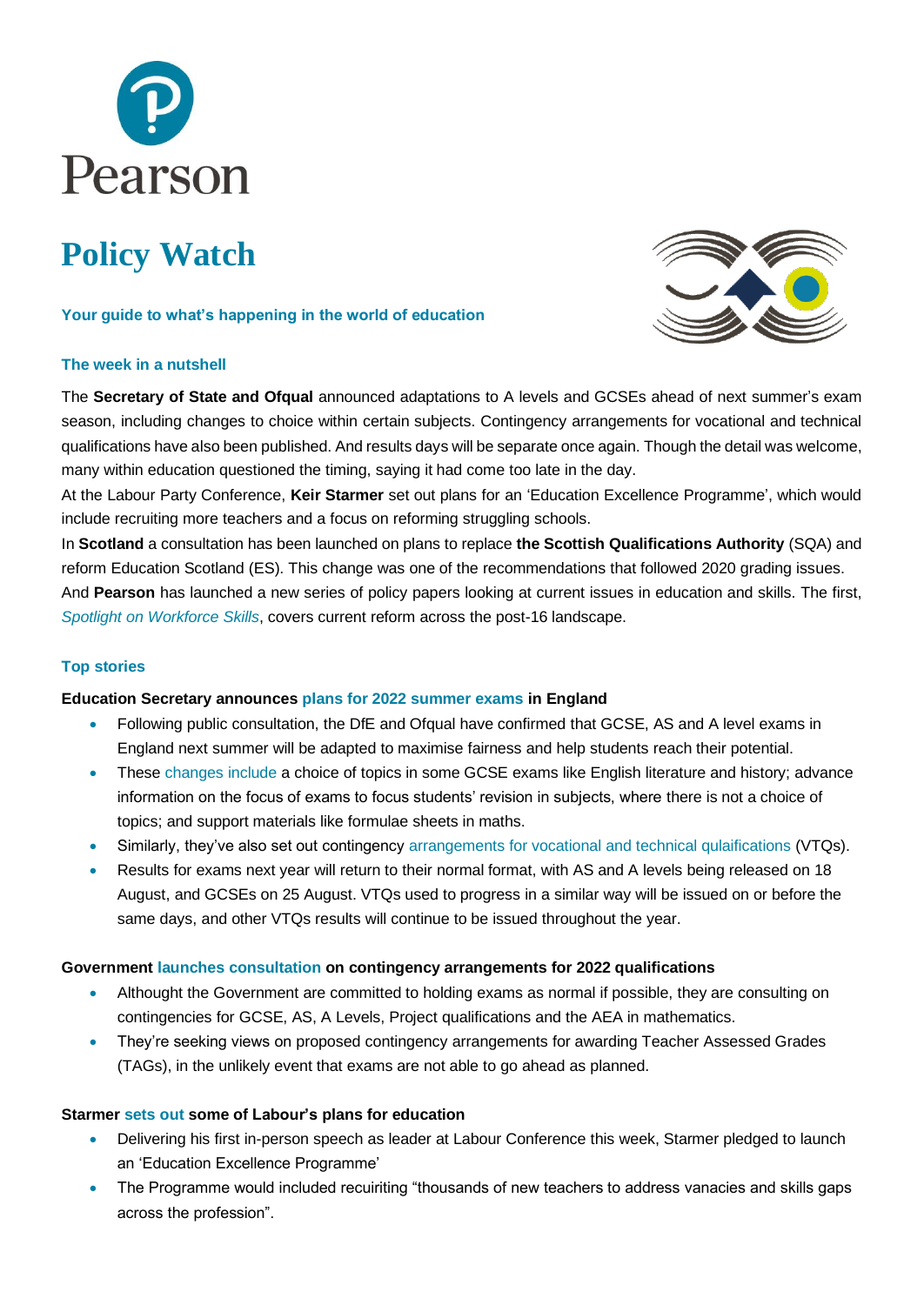- It would also involve "reforming Osfted to focus on supporting struggling schools" and the leader noted that there were 200,000 primary-aged children in England growing up in areas with not a sincle primary school rated 'Good' or 'Outstanding'.
- His plan would also included providing teachers and headteacher with CPD and leadership sklls training.

# **Pearson [Spotlight policy paper](https://www.pearson.com/uk/news-and-policy/spotlight/workforce-skills.html) considers post-16 reform**

- Pearson has launched a new *Spotlight* policy series, looking at current policy issues across education and skills. The first paper, *Spotlight on Workforce Skills,* considers ongoing reform across post-16 education, and draws upon desk research, regional policy roundtables (with employers, education establishments, representative bodies, and politicians, and chaired by former skills minister Rt. Hon. Anne Milton), and public polling over the last six months.
- The areas of focus are: 16-19 qualifications; Higher Technical Education; Lifetime Skills Guarantee; and the Lifelong Loan Entitlement
- Key themes include: the inflexibility of funding and regulation; the need for flexibility in courses and provision to support participation; and misalignment of demand and qualification offer (execerbated by removal of existing high quality programmes as part of the Level 3 review).

# **Pearson news**

**[New Spotlight Policy Series](https://www.pearson.com/uk/news-and-policy/spotlight.html)** Our new Pearson "Spotlight" series looks at current policy issues across education and skills. Each report is informed by a range of evidence from policy roundtables, independent polling, interviews, and desk research. The first paper, *Spotlight on Workforce Skills*, covers post-16 education reform. **[Click here for](https://www.pearson.com/uk/news-and-policy/spotlight/workforce-skills.html)  [more information](https://www.pearson.com/uk/news-and-policy/spotlight/workforce-skills.html)**



# **Pearson tweets of the week**

@TeachingAwards @TeachingAwards · Sep 24 ... A room full of education heroes! Our 2020 Gold and Silver Award winners are finally getting the celebration they deserve  $\cdots$ @BBCTheOneShow @MissAlexiones @ronanofficial @Pearson UK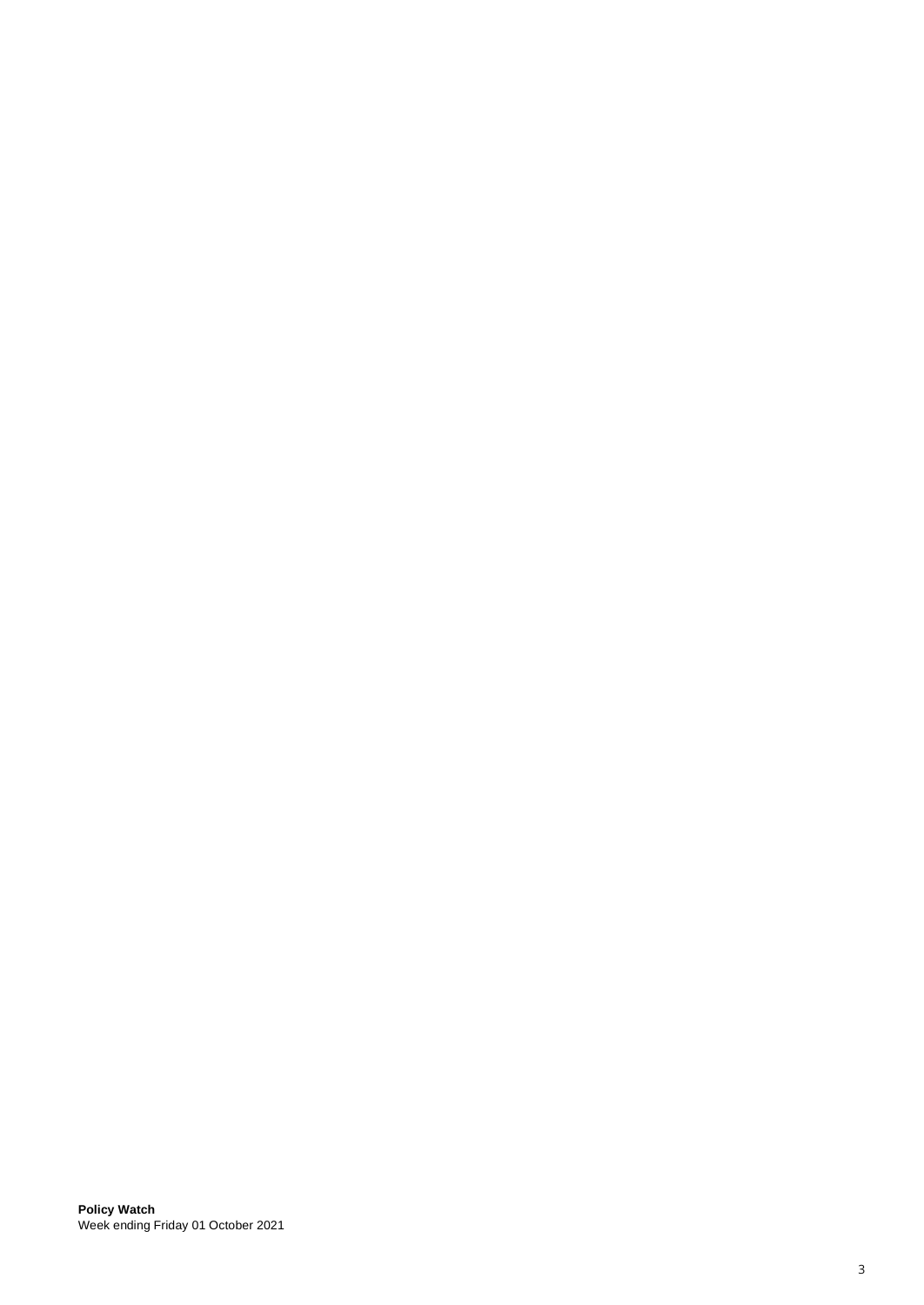# **Other news**

# **Parliamentary**

- [Department for Education: Awarding qualifications in summer 2022](https://www.gov.uk/government/publications/awarding-qualifications-in-summer-2022)
- [Department for Education: Adaptations in 2022 summer exams to ensure fairness for students](https://www.gov.uk/government/news/adaptations-in-2022-summer-examsto-ensure-fairness-for-students)
- [Department for Education: Minister for School Standards](https://www.gov.uk/government/ministers/minister-of-state-for-school-standards) responsibilities confirmed
- [Department for Education: Minister for Children and Families](https://www.gov.uk/government/ministers/parliamentary-under-secretary-of-state-children-and-young-families) responsibilities confirmed
- [Department for Education: Department for Education non-executive appointments](https://www.gov.uk/government/publications/department-for-education-non-executive-appointments/appointments-made-april-2021-to-march-2022--2)

# **Regulatory and funding bodies**

- [Ofqual:](https://www.gov.uk/government/news/new-chief-regulator-at-ofqual) Contingency arrangements: GCSE, AS, A level, Project and AEA (Open consultation)
- [Ofsted: Ofsted to carry out survey of effectiveness of Skills Bootcamps](https://www.gov.uk/government/news/ofsted-to-carry-out-survey-of-effectiveness-of-skills-bootcamps)
- [Ofqual: Adaptations in 2022 summer exams to ensure fairness for students](https://www.gov.uk/government/news/adaptations-in-2022-summer-examsto-ensure-fairness-for-students)
- [Ofqual: Proposed changes to the assessment of GCSEs, AS and A levels in 2022 \(Consultation concluded\)](https://www.gov.uk/government/consultations/proposed-changes-to-the-assessment-of-gcses-as-and-a-levels-in-2022)
- [Ofqual: Ofqual's approach to grading exams and assessments in summer 2022 and autumn 2021](https://www.gov.uk/government/speeches/ofquals-approach-to-grading-exams-and-assessments-in-summer-2022-and-autumn-2021)
- [Education and Skills Funding Agency: ESFA Update 29 September 2021](https://www.gov.uk/government/publications/esfa-update-29-september-2021)
- [Education and Skills Funding Agency: Support your apprentice through end-point assessment](https://www.gov.uk/guidance/support-your-apprentice-through-end-point-assessment)
- [Education and Skills Funding Agency: Apprentice guide to assessment](https://www.gov.uk/guidance/apprentice-guide-to-assessment)
- IfATE: Report into [agriculture and animal care training](https://www.instituteforapprenticeships.org/about/newshub/news-events/report-looks-to-exciting-future-for-agriculture-and-animal-care-training/)
- [IfATE: Apprenticeships and creative industries report](https://www.instituteforapprenticeships.org/about/newshub/news-events/apprenticeships-making-creative-industries-more-accessible/)

#### **Schools**

- [Starmer pledges to launch an education "National Excellence Programme"](https://labour.org.uk/press/starmer-pledges-to-launch-an-education-national-excellence-programme/)
- [Labour Party: CONFERENCE SPEECH: Kate Green MP, Shadow Secretary of State for Education](https://labour.org.uk/press/conference-speech-kate-green-mp-shadow-secretary-of-state-for-education/)
- [Labour Party: CONFERENCE SPEECH: Wes Streeting MP, Shadow Secretary of State for Child Poverty](https://labour.org.uk/press/conference-speech-wes-streeting-mp-shadow-secretary-of-state-for-child-poverty/)
- [NEU: Joint unions submission ahead of Comprehensive Spending Review](https://neu.org.uk/press-releases/joint-unions-submission-ahead-comprehensive-spending-review)
- [NAHT comments on Keir Starmer's party conference speech](https://naht.org.uk/News/Latest-comments/Press-room/ArtMID/558/ArticleID/1263/NAHT-comments-on-Keir-Starmer%e2%80%99s-party-conference-speech?_ga=2.108677057.2121164308.1633089783-998245611.1610447144&_gl=1*1k36z8m*_ga*OTk4MjQ1NjExLjE2MTA0NDcxNDQ.*_ga_N9LLDHSYC3*MTYzMzA4OTc4Mi41NS4xLjE2MzMwODk3OTAuMA..)
- [NEU: Keir Starmer Speech](https://neu.org.uk/press-releases/keir-starmer-speech-1)
- [NAHT comments on DfE & Ofqual announcements about adaptations in summer 2022 exams](https://naht.org.uk/News/Latest-comments/Press-room/ArtMID/558/ArticleID/1266/NAHT-comments-on-DfE-Ofqual-announcements-about-adaptations-in-summer-2022-exams?_ga=2.108677057.2121164308.1633089783-998245611.1610447144&_gl=1*3t8fvv*_ga*OTk4MjQ1NjExLjE2MTA0NDcxNDQ.*_ga_N9LLDHSYC3*MTYzMzA4OTc4Mi41NS4wLjE2MzMwODk3ODIuMA..)
- [NEU: Ofqual on 2022 Summer Exams](https://neu.org.uk/press-releases/ofqual-2022-summer-exams)

#### **Further Education & Skills**

- [Greater London Authority: Mayor encourages workers leaving furlough to retrain for free](https://www.london.gov.uk/press-releases/mayoral/mayor-encourages-furloughed-workers-to-retrain)
- [CBI responds to Labour Leader Party Conference speech](https://www.cbi.org.uk/media-centre/articles/cbi-responds-to-labour-leader-party-conference-speech/)

#### **Higher Education**

- Universities UK: Huge economic [contribution](https://www.universitiesuk.ac.uk/what-we-do/creating-voice-our-members/media-releases/huge-economic-contribution-universities) of universities must not be forgotten
- [MoneySavingExpert:](https://www.moneysavingexpert.com/news/2021/09/martin-student-loan-costs-may-rise-400-yr/) Student loan costs may rise £400/yr

# **Scotland**

• Scottish [Government:](https://www.gov.scot/news/education-reform-consultation/) Education reform consultation